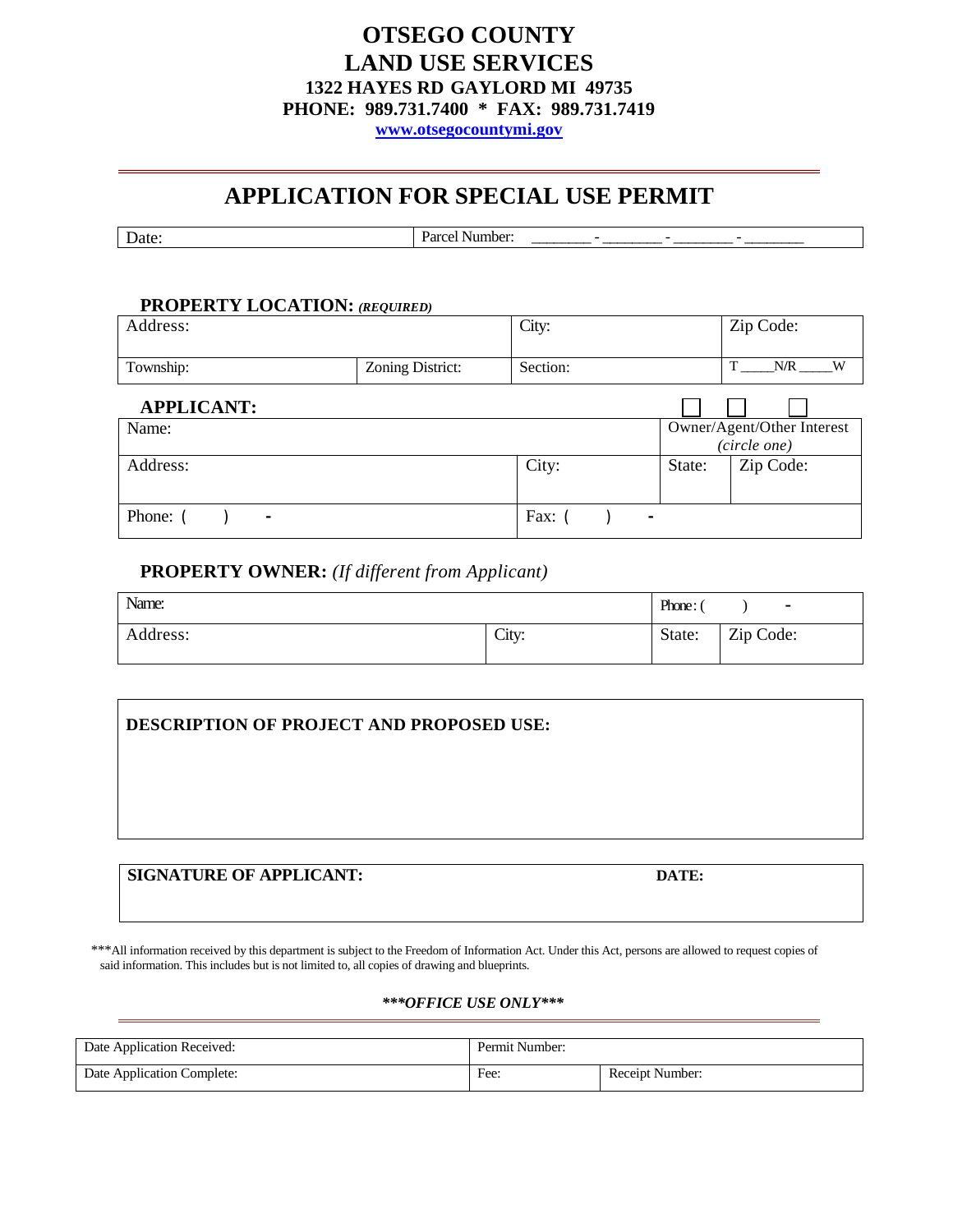### **SECTION 19.1 PURPOSE**

It is the purpose of this Article to specify the procedure and requirements for the review of special land uses, as specified in this Ordinance. Uses classified as special land uses are recognized as possessing unique characteristics (relative to location, design, size, public infrastructure needs, and other similar characteristics) which require individual review and approval standards in order to safeguard the general health, safety, and welfare of the County.

### **SECTION 19.2 APPLICATION AND FEES**

An application for a special use permit shall be made by filing with the zoning administrator one (1) Paper copy and one (1) PDF electronic copy (or similar file format) of a completed application form, including all required information and the fees established by the County Board of Commissioners to cover the costs of processing the application. No part of any fee shall be refundable.

### **SECTION 19.3 DATA REQUIRED**

- This application for a special land-use permit shall include all the following information:
- 19.3.1 The Applicant's name, address, and telephone number.
- 19.3.2 The legal description, addresses, and taxes identification number of the proposed site.
- 19.3.3 A signed statement that the Applicant is the owner of the proposed site, or is acting as the owner's representative.
- 19.3.4 A site plan meeting all of the requirements of **Section 23.2** of this Ordinance.
- 19.3.5 A detailed written description of the proposed special land use.
- 19.3.6 A detailed written statement, with supporting evidence, demonstrating how the proposed special land use will comply with the standards for special land use approval specified in Section 19.7 of this Ordinance.
- 19.3.7 Any additional information reasonably deemed necessary by the Planning Commission to determine compliance with the standards for special land use approval specified in Section 19.7 of this Ordinance and the impact of the proposed special land use on adjacent properties, public infrastructure, and the County as a whole. This information may take the form of, but is not limited to, traffic impact analysis, environmental impact assessments, market studies (to determine demand and/or use saturation), fiscal impact analysis or reports and/or information from officials representing state, county, or local police, fire, or health departments, the county road commission or Michigan Department of Transportation and/or state, county, or local environmental regulatory agencies.

### **SECTION 19.4 ZONING ADMINISTRATOR'S REVIEW**

- 19.4.1 The zoning administrators shall review the application and information submitted under [Section 19.3 o](#page-0-0)f this Ordinance to determine if all required information was supplied. If the zoning administrator determines that all required information was not supplied, he/she shall send written notification to the Applicant of the deficiencies. The application for the special use permit cannot proceed until all required information has been supplied.
- 19.4.2 Once all required information is submitted, the zoning administrator shall forward the application to the Planning Commission for its review under the procedures of this Article, and will notify the township in which the property is located of the application.

#### **SECTION 19.5 PUBLIC HEARING REQUIREMENTS**

Following receipt of a complete special use permit application, the Planning Commission shall hold a public hearing. The notices for all public hearings before the planning commission concerning requests for special use permits and planned unit developments shall comply with all of the following: A. The content of the notice shall include all of the following information:

- 1. A description of the nature of the proposed special use or planned unit development request.
- 2. A description of the property on which the proposed special use or planned unit development will be located. The notice shall include a listing of all existing street addresses within the property. Street addresses, however, do not need to be created and listed if no such addresses currently exist within the property. If there are no street addresses, other means of identification may be used, such as using tax parcel identification numbers or including a map showing the location of the property.
- 3. The time, date, and place the proposed special use or planned unit development request will be considered.
- <span id="page-1-0"></span>4. The address where and the deadline when written comments will be received concerning the proposed special use or planned unit development request.

B. The notice shall be published in a newspaper of general circulation within the County not less than fifteen (15) days before the scheduled public hearing.

- C. The notice shall be sent by first-class mail or personal delivery to the owners of the property or properties proposed for Special Use or Planned Unit Development not less than fifteen (15) days before the scheduled public hearing.
- D. The notice shall also be sent by first-class mail or personal delivery to all persons to whom real property is assessed within three hundred (300) feet of the property on which the proposed special use or planned unit development will be located and to the occupants of all structures within three hundred (300) feet of the property on which the proposed special use or planned unit development will be located not less than fifteen (15) days before the scheduled public hearing, regardless of whether the property or occupant is located in the County. If the name of the occupant is not known, the term "occupant" may be used in making notification under this subsection.

### **SECTION 23.2 APPLICATIONS FOR SITE PLAN REVIEW**

An application for site plan review shall be obtained from the Zoning Administrator. The completed application and site plan shall be submitted to the Zoning Administrator along with fifteen (15) copies of each for distribution. The application, site plan and copies shall be submitted at least thirty (30) days prior to the next regularly scheduled meeting of the Planning Commission, in order to have the site plan review scheduled for that meeting. The applicant shall also meet requirements of Article 27 Township Participation in County Zoning. The application for site plan review and the site plan shall contain the following information: 23.2.1 The application shall, at a minimum, include the following information:

- 23.2.1.1 The applicant's name, address, and phone number in full.
- 23.2.1.2 Proof of property ownership, and whether there are any options on the property, or any liens against it.
- 23.2.1.3 A signed statement that the applicant is the owner of the property or officially acting on the owner's behalf.
- 23.2.1.4 The name and address of the owner(s) of record if the applicant is not the owner of record (or firm or corporation having a legal or equitable interest in the land), and the signature of the owner(s).
- 23.2.1.5 The address and or parcel number of the property.
- 23.2.1.6 Name and address of the developer (if different from the applicant).
- 23.2.1.7 Name and address of the engineer, architect and/or land surveyor.
- 23.2.1.8 Project title.
- 23.2.2.12 Location and design of all sidewalks, walkways, bicycle paths and areas for public use.
- 23.2.2.13 Location of water supply lines and/or wells, including fire hydrants and shut off valves, and the location and design of storm sewers, retention or detention ponds, waste water lines, clean-out locations, connection points and treatment systems, including septic systems if applicable.
- 23.2.2.14 Location of all other utilities on the site including natural gas, electric, cable TV, telephone and steam.
- 23.2.2.15 Proposed location, dimensions and details of common open spaces and common facilities such as community buildings or swimming pools if applicable.
- 23.2.2.16 Location, size and specifications of all signs and advertising features with elevation views from front and side.
- 23.2.2.17 Exterior lighting locations with area of illumination illustrated as well as the type of fixtures and shielding to be used.
- 23.2.2.18 Location and specifications for all fences, walls, and other screening features with elevation views from front and side.
- 23.2.2.19 Location and specifications for all proposed perimeter and internal landscaping and other buffering features. For each new landscape material the proposed size at the time of planting must be indicated. All vegetation to be retained on the site must also be indicated, as well as its typical size by general location or range of sizes as appropriate.
- 23.2.2.20 Location, size of all trash receptacles and other solid waste disposal facilities.
- 23.2.2.21 Location and specifications for any existing or proposed above or below ground storage facilities for any chemicals, salts, flammable materials, or hazardous materials as well as any containment structures or clear zones required by government authorities.
- 23.2.2.22 Identification of any significant site amenities or unique natural features.
- 23.2.2.23 Identification of any significant views onto or from the site to or from adjoining areas.
- 23.2.2.24 North arrow, scale and date of original submittal and last revision.
- 23.2.2.25 Seal of the registered engineer, architect, landscape architect, surveyor, or planner who prepared the site plan...

## **\*\*NOTE\*\* Application to include all items required under Article 19 and Article 23**